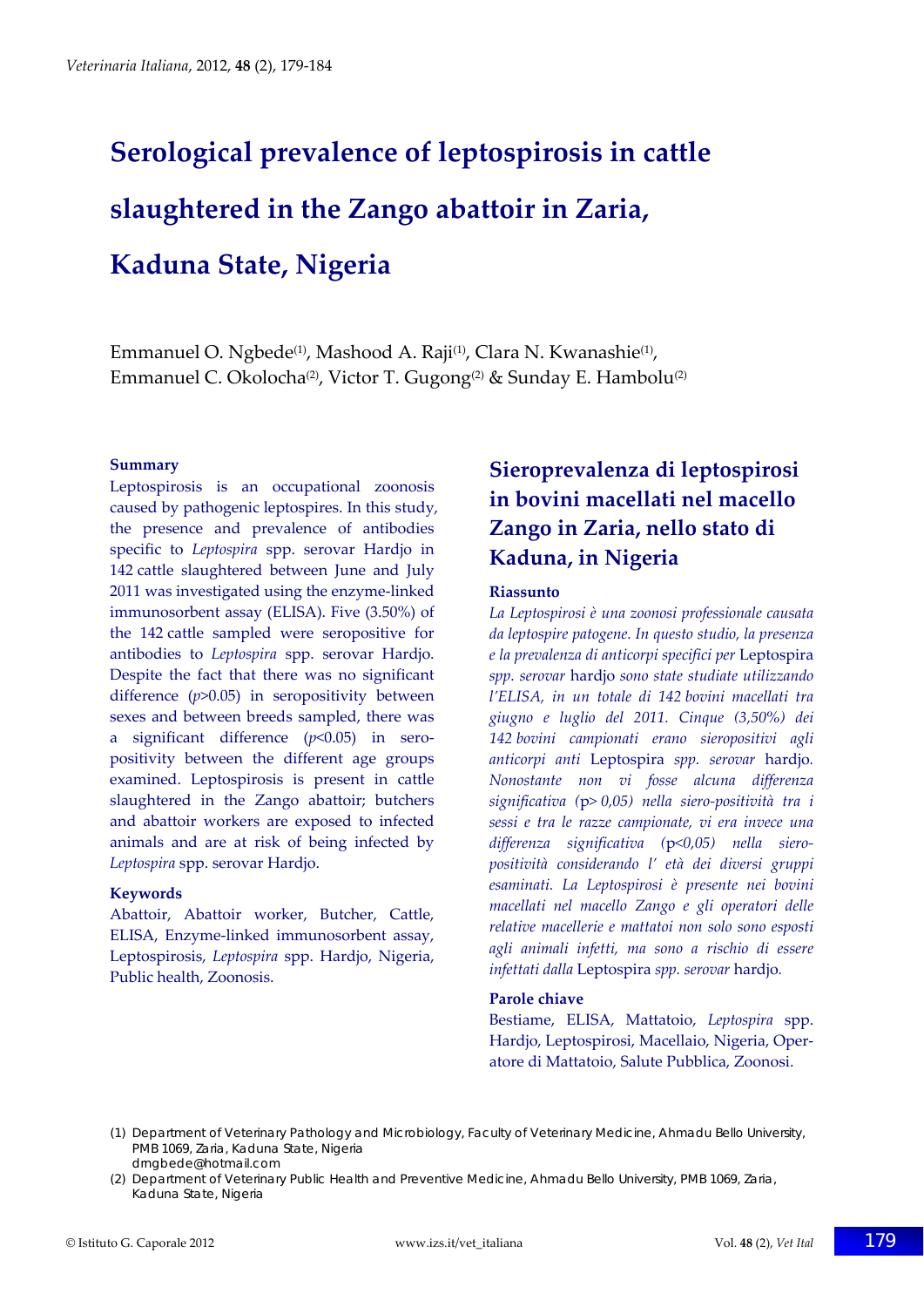# **Introduction**

Leptospirosis is a disease that is caused by infection with pathogenic members of the genus *Leptospira*. The disease is transmissible between animals and humans. There is a growing concern in regard to the under‐ recognised burden of leptospirosis in developing countries (26). Infections are commonly associated with occupational risk activities (16, 18). Cattle are the maintenance host for *Leptospira* spp. serovar Hardjo (17) which consist of two serologically indistinguishable but genetically distinct species, namely: *Leptospira interrogans* serovar Hardjo and *Leptospira borgpetersenii* serovar Hardjo (11).

Besides being an important cause of bovine abortion, reduced fertility and agalactia, *Leptospira* spp. serovar Hardjo also poses a potential zoonotic threat to humans who are exposed to infected cattle (22). Humans can become infected when they come into contact directly or indirectly with tissue, body fluid or the urine of carrier animals (25). Serological testing is the most widely used method for the diagnosis of leptospirosis and microscopic agglutination test (MAT) is the standard serological test (27). However, the MAT presents some disadvantages, such as the use of live antigens, subjective interpretation of test results; it is a test that requires a well developed and equipped laboratory and cannot detect antibody titres of  $\leq 100$  (10). enzyme‐linked immunosorbent assays (ELISAs) have therefore been developed (5, 8, 21, 28) for use as an alternative to screening for leptospiral infection, although a separate test is required for each serovar (5, 8) In cattle adapted *Leptospira* spp. serovar Hardjo infection, a significant percentage of animals that are actively infected and are shedding leptospires have antibody titres ≤100 against *Leptospira* spp. serovar Hardjo and they are considered to be seronegative to Hardjo infection (10). Therefore, a low antibody titre detected by MAT does not necessarily rule out a diagnosis of leptospirosis. The MAT measures mainly IgM, the titres of which peak after 10 to 20 days but decline within 6 to

12 months. Consequently, MAT simply demonstrates recent infection (20), whilst the ELISA measures IgG which begins to appear as the IgM peaks after infection and persists for a longer period of time (20). The ELISA is therefore a better guide to longer term status and detection of cattle that are potentially shedding the organism and it is also a more economical and easier means of herd screening against bovine leptospirosis.

Infection with host-adapted serovars have been reported to produce subclinical infection with apparently healthy animals serving as chronic carriers and persistent shedders of the organism through their urine, body fluid or tissue. They thereby pose a risk and source of infection to livestock workers, especially butchers and abattoir workers. The aims of this study were to determine the extent of *Leptospira* spp. serovar Hardjo infection in an abattoir in Kaduna State, and the role of cattle as potential zoonotic reservoirs.

## **Materials and methods**

The study was conducted at the Zango abattoir that is located in the village of Samaru, Zaria, Kaduna State, northern Nigeria. It lies between latitude 11°7´N and longitude 07°41´E. The abattoir is owned by the Kaduna State Government and is managed by the Ministry of Agriculture. The area is characterised by a tropical climate, a mean monthly temperature of 13.8°C‐36.7°C and annual rainfall of 1 092.8 mm (1). This abattoir serves as the major source of meat for the inhabitants of the Samaru village and the Ahmadu Bello University community.

Based on the abattoir records, 35 to 50 cattle are slaughtered daily with a monthly average of 1 427 cattle. Based on the recommendations of the World Organisation for Animal Health (*Office International des Épizooties*: OIE), 10% (142) of the average number of cattle slaughtered monthly in the abattoir were collected (27). The study population comprised 142 cattle above one year of age that were slaughtered in the Zango abattoir between June and July 2011. The animals were aged using their dentition. Blood samples were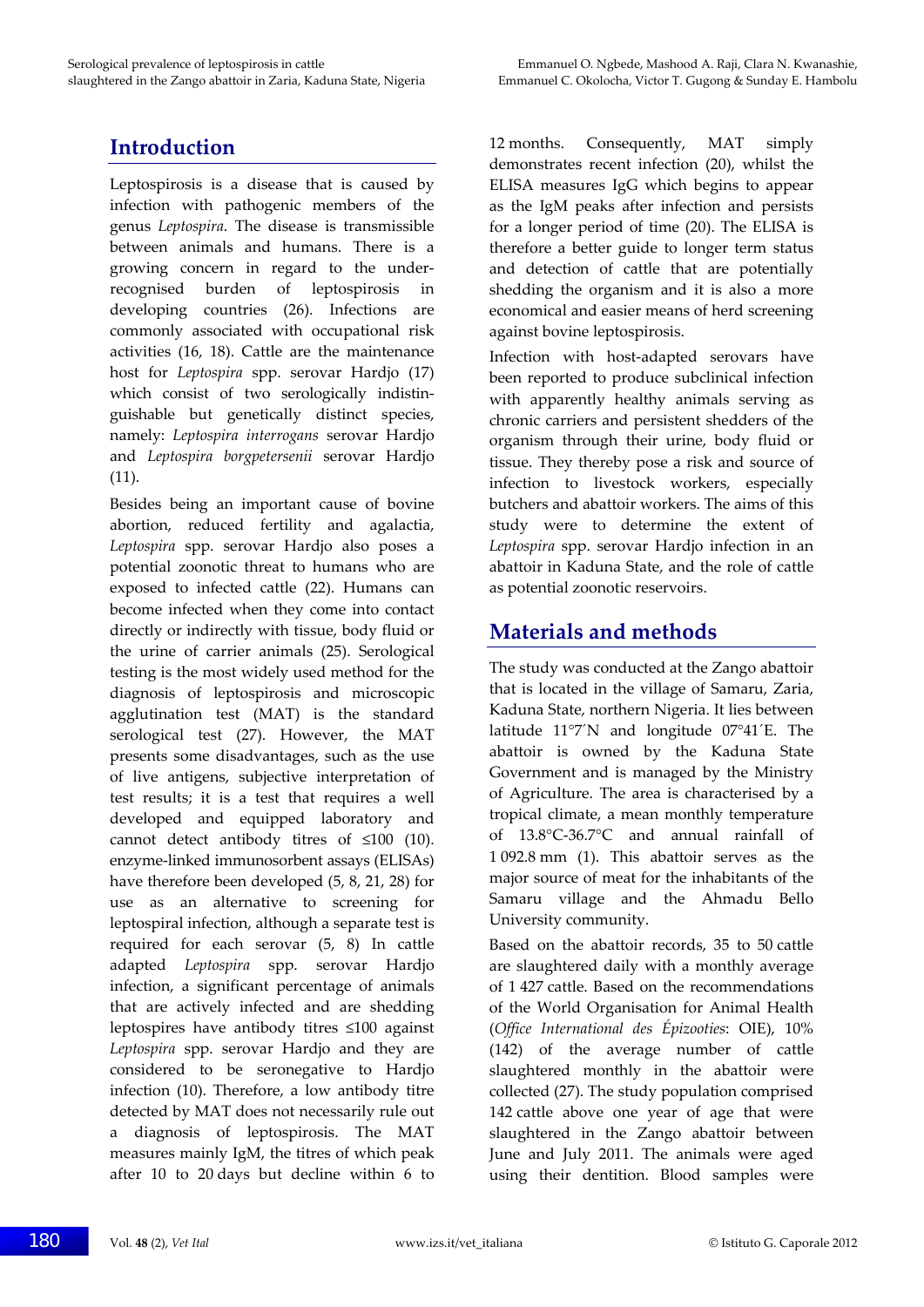collected twice weekly from the first 15 cattle slaughtered on each day of the visit by venipuncture of the jugular vein. Serum samples were separated by centrifugation of the clotted blood at 4 000 rpm for 5 min and stored at -20°C until use.

An ELISA kit obtained from Linnodee Animal Care, Ballyclare, Ireland, was used to screen the sera for antibodies to *Leptospira* spp. serovar Hardjo*.* The ELISA has a sensitivity of 94.10%, a sensitivity of 94.80% and a Kappa index of 0.9. It was performed as described by the Scolamacchia *et al.* (23) and in accordance with the recommendations of the manufacturer.

Briefly, positive and negative controls were used diluted at 1:50 and dispensed into duplicate wells on each plate. Sera were also diluted 1:50 in the kit diluents and 100 ml were dispensed to each well. The plates were incubated at 37°C for 40 min in the incubator and then washed four times with the buffer provided with the kit. A total of 100 μl of the conjugate (horse radish peroxidase: HRP) was added to each of the wells and the plates were incubated for 40 min at 37°C, after which the plates were washed four times with the appropriate buffer. Then, 100 μl of the substrate 3,3',5,5'‐tetremethylbenzidine ELISA (TMB‐E) were added to each well and the plate was incubated at room temperature for 10 min,

after which 50 μl of the stop solution was added to each well and the plates read using an ELISA reader at 450 nm. The test results were expressed as a ratio of sample values (S) related to positive control values (P) using the following formula:

mean sample optical density –

 $S/P =$  mean negative control optical density mean positive control optical density – mean negative control optical density.

Cattle sera with an S/P that exceeded 0.12 were considered seropositive, whilst titre plates with negative control sera optical density exceeding 0.25 were considered invalid. Data obtained were presented in the form of tables and analysed using the Chi square test and the Fisher exact test with the aid of the Statistical Package for Social Science version 17.0 (SPSS Inc, Chicago). Values of *p*<0.05 were considered significant.

## **Results**

Of the 142 cattle samples taken, 5 (3.50%) were seropositive for *Leptospira* spp. serovar Hardjo antibodies (Table I). A total of 81 (57.04%) of the cattle sampled were males whilst 61 (42.96%) were females; of these, 2 males (2.47%) and 3 females (4.92%) were seropositive. There was no significant difference  $(p = 0.6515)$  in seropositivity

Table I

| Demographic information, sex, age, breed and overall serological prevalence of cattle sampled for |
|---------------------------------------------------------------------------------------------------|
| leptospirosis in Zango abattoir, Zaria, Kaduna State, Nigeria                                     |

| Variables          | Total no sampled (%) | No. positive | Prevalence (%) | $p$ value |
|--------------------|----------------------|--------------|----------------|-----------|
| Sex                |                      |              |                | 0.6515    |
| Males              | 81 (57.04)           | 2            | 2.47           |           |
| Females            | 61 (42.96)           | 3            | 4.92           |           |
| Age                |                      |              |                | 0.0313    |
| $<$ 2              | 8(5.63)              | $\mathbf 0$  | $\mathbf 0$    |           |
| $2 - 5$            | 110 (77.46)          | 2            | 1.82           |           |
| >5                 | 24 (16.90)           | 3            | 12.50          |           |
| <b>Breeds</b>      |                      |              |                | 0.8039    |
| White Fulani       | 104 (73.24)          | 4            | 3.85           |           |
| Sokoto Gudali      | 27 (19.01)           |              | 3.70           |           |
| Rahaji             | 11(7.75)             | $\mathbf 0$  | $\mathbf 0$    |           |
| Overall prevalence | 142                  | 5            | 3.50           |           |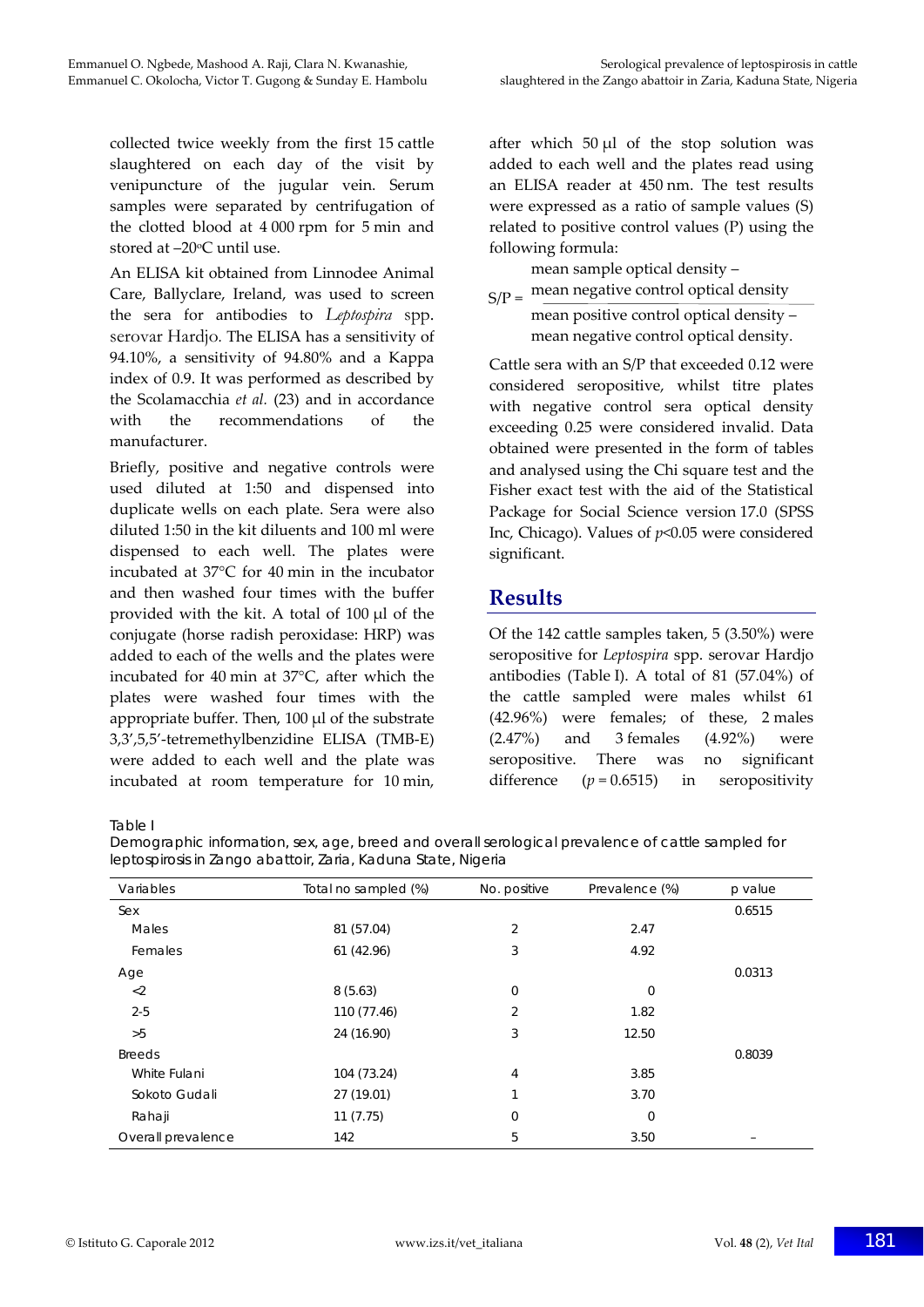between the sexes. Of the seropositive animals, 2 (1.82%) were in the age group of 2‐5 years of while 3 (12.50%) were in the age group of >5 years. There was a significant difference in seropositivity between the age groups  $(p = 0.0313)$ . Out of the 142 animals sampled, 104 (73.24%) were of the White Fulani breed, 27 (19.01%) were of the Sokoto Gudali breed whilst 11 (7.75%) were Rahaji. A total of 4  $(3.85\%)$  of the White Fulani breed, 1  $(3.70\%)$  of the Sokoto Gudali breeds were seropositive for antibodies to *Leptospira* spp. serovar Hardjo while none of the Rahaji breed was seropositive. There was no significant difference  $(p = 0.8039)$  in seropositivity between breeds (Table I).

## **Discussion**

*Leptospira* spp. serovar Hardjo antibodies were detected in the cattle sampled with a prevalence of 3.50%. Bovine leptospirosis has been reported among cattle in other areas of Nigeria at a prevalence rate of 11%‐23% (4, 9, 12, 13). The presence of antibodies to *Leptospira* spp. serovar Hardjo in these groups of animals suggests natural exposure to the organism, as vaccination against bovine leptospirosis is not routinely practised in Nigeria (4). The low prevalence in this study compared to the above studies might have been due to the small number of samples obtained and area covered in this study. However, the results of this study concur with the findings of Agunloye *et al.* (2) that were conducted about a decade ago in the Ibadan abattoir.

Reports have indicated that some of the cattle slaughtered in the abattoir originate from neighbouring countries, such as Cameroon, Chad, Mali, Niger and Sudan (3, 7, 15). Some of these countries have reported a leptospirosis prevalence of between 32% and 45% (19, 23). The cattle are brought into the country, mixed with other animals at cattle markets and sold to unsuspecting butchers.

The prevalence in cows was higher (4.92%) than that recorded in males (2.47%). The absence of a statistically significant difference (*p*>0.05) in seropositivity of leptospirosis between the bulls and cows indicates that both

sexes face the same risk of being infected by the organism.

There was a statistically significant difference (*p*<0.05) between leptospirosis seropositivity between the various age groups. The group aged over five years had more seropositive animals (12.5%) compared to the other age groups; this does not necessarily indicate that the older animals are at greater risk of infection by the organism but this may be a reflection of the long duration and persistence of antibodies in the animals and a longer period of exposure.

White Fulani, Sokoto Gudali, Rahaji and Adamawa Gudali are the predominant cattle breeds in Nigeria (24). The predominant indigenous breeds in the study area are White Fulani and Sokoto Gudali. The presence of the Rahaji breed among the sample population is a reflection of the diversity of the source/ location of cattle brought to these cattle markets. However, there was no statistically significant difference (*p*>0.05) in seropositivity across the three breeds which indicates that they all face the same risk of infection by *Leptospira* species. The most predominant breed in the study area was the White Fulani.

Infected animals are reported to shed the organism in their urine, aborted material discharge, body fluid and tissues (7, 14). The possibility therefore exists that these apparently healthy seropositive animals may be shedding *Leptospira* spp. serovar Hardjo and they serve as source of infection to other animals and humans. Carrier animals can transmit the disease to other animals in markets due to the frequent contacts between the animals. These cattle markets also serve as source of replacement animals for cattle farms across the country. Therefore, the sources of cattle may have contributed to the prevalence levels and, by implication, the spread of the disease in the cattle and human populations.

## **Conclusions**

The presence of leptospirosis among animals slaughtered in the abattoir is an occupational hazard for the butchers and abattoir workers. These groups of individuals are exposed to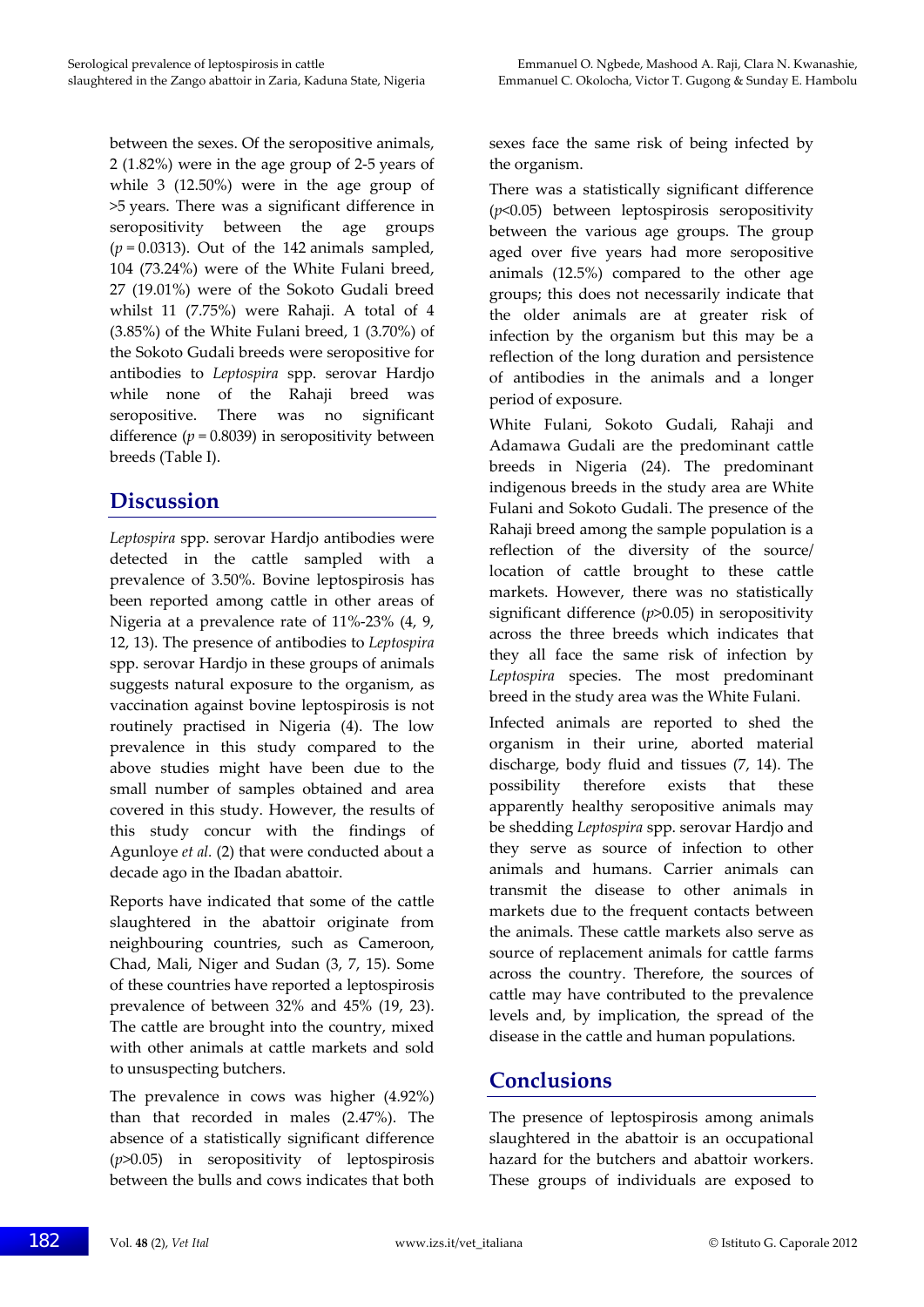urine, body fluid, foetus and tissue of potentially infected animals and they do not wear adequate personal protective equipment, such as gloves, face masks and boots. These individuals are therefore at risk of being infected by *Leptospira* spp. serovar Hardjo. This has serious implications as the clinical manifestation of leptospirosis in humans produces signs similar to malaria and typhoid which are endemic in the study area and leptospirosis is not currently considered in differential diagnosis when humans present signs of either of these diseases. This may result in misdiagnosis, resulting in complications and under‐reporting of the disease and, consequently, an increase in morbidity and mortality.

In conclusion, leptospirosis is present in cattle slaughtered in the abattoir and they are a potential reservoir for transmission to butchers and abattoir workers. There is need to advise butchers and abattoir workers on the need to use personal protective clothing to avoid direct contact with matter from potentially infected animals. It is important that public health workers be educated on the presence of the disease in animals in this environment and on its zoonotic implications.

# **References**

- 1. Agbogu V.N., Umoh V.J., Okuofu C.A., Smith S.I. & Ameh J.B. 2006. Study of the bacteriological and physicochemical indicators of pollution of surface waters in Zaria, Nigeria. *Afr J Biotechnol*, **5** (9), 732-737.
- 2. Agunloye C.A., Ogundipe G.A.T. & Ajala O.O. 1997. Serological bacteriological examination of slaughtered cattle for leptospirosis in Ibadan, Nigeria. *Bull Anim Hlth Prod*, **48**, 45-48.
- 3. Agunloye C.A., Oyeyemi M.O., Akusu M.O., Ajala O.O. & Agbede S.A. 1997. Clinical and serological diagnosis of leptospirosis in aborting West African dwarf goats. *Bull Anim Hlth Prod*, **45**, 5-8.
- 4. Agunloye C.A., Adeniyi A.I., Aremu O.N., Oladeji J.O., Ojo M.O. & Ogundipe G.A.T. 2000. An evaluation of an IgG ELISA for the diagnosis of bovine leptospirosis. *Bull Anim Hlth Prod*, **48**, 45-48.
- 5. Bercovich Z., Taaijke R. & Bokhout B.A. 1990. Evaluation of an ELISA for the diagnosis of experimentally induced and naturally occurring *Leptospira hardjo* infections in cattle. *Vet Microbiol*, **21**, 255-262.
- 6. Bharti A.R, Nally D.E., Ricaldi J.N., Mattias M.A., Diaz M.M., Lovett M.A., Levett P.N., Gilman R.H., Willig M.R., Gotuzzo E. & Vinetz J.M. 2003. Leptospirosis: a zoonotic disease of global importance. *Lancet Infect Dis*, **3** (12), 757-771.
- 7. Cadmus S.I.B., Ijagbone I.F., Oputa H.E., Adesokan H.K. & Stack J.A. 2006. Serological survey of brucellosis in livestock animals and workers in Ibadan, Nigeria. *Afr J Biomed Res*, **9**, 163-168.
- 8. Cousins D.V., Robertson G.M. & Hustas L. 1983. The use of the enzyme-linked immunosorbent assay (ELISA) to detect the IgM and IgG antibody response to *Leptospira interrogans* serovars *hardjo*, *pomona*, and *tarassovi* in cattle. *Vet Microbiol*, **10**, 439-450.
- 9. Diallo A.A. 1978. Public health significance of leptospirosis in northern Nigeria. PhD thesis. Ahmadu Bello University, Zaria, Nigeria, 354 pp.
- 10. Ellis W.A. 1986. The present state of leptospirosis diagnosis and control. *In* The diagnosis of leptospirosis in farm animals. Martinus Nijhoff Publishers, Dordrecht, 13-31.
- 11. Ellis W.A., O'Brien J.J., Neill S.D. & Bryson D.G. 1986. Bovine leptospirosis: experimental serovar *Hardjo* infection. *Vet Microbiol*, **11**, 293-299.
- 12. Ezeh A.O., Addo P.B., Adesiyun A.A. & Lawande R.V. 1987. Leptospiral antibody responses in four cattle herds in Plateau State of Nigeria. *Bull Anim Hlth Prod*, **53** (3), 263-265.
- 13. Ezeh A.O., Addo P.B., Adesiyun A.A., Bello C.S.S. & Makinde A.A., 1989. Serological prevalence of bovine leptospirosis in Plateau State, Nigeria*. Rev Élev Med Vet Pays Trop*, **42**, 505-508.
- 14. Faine S., Adler B., Bolin E. & Perolat P. 1999. Leptospira and leptospirosis, 2nd Ed. Medscience, Melbourne, 113-121.